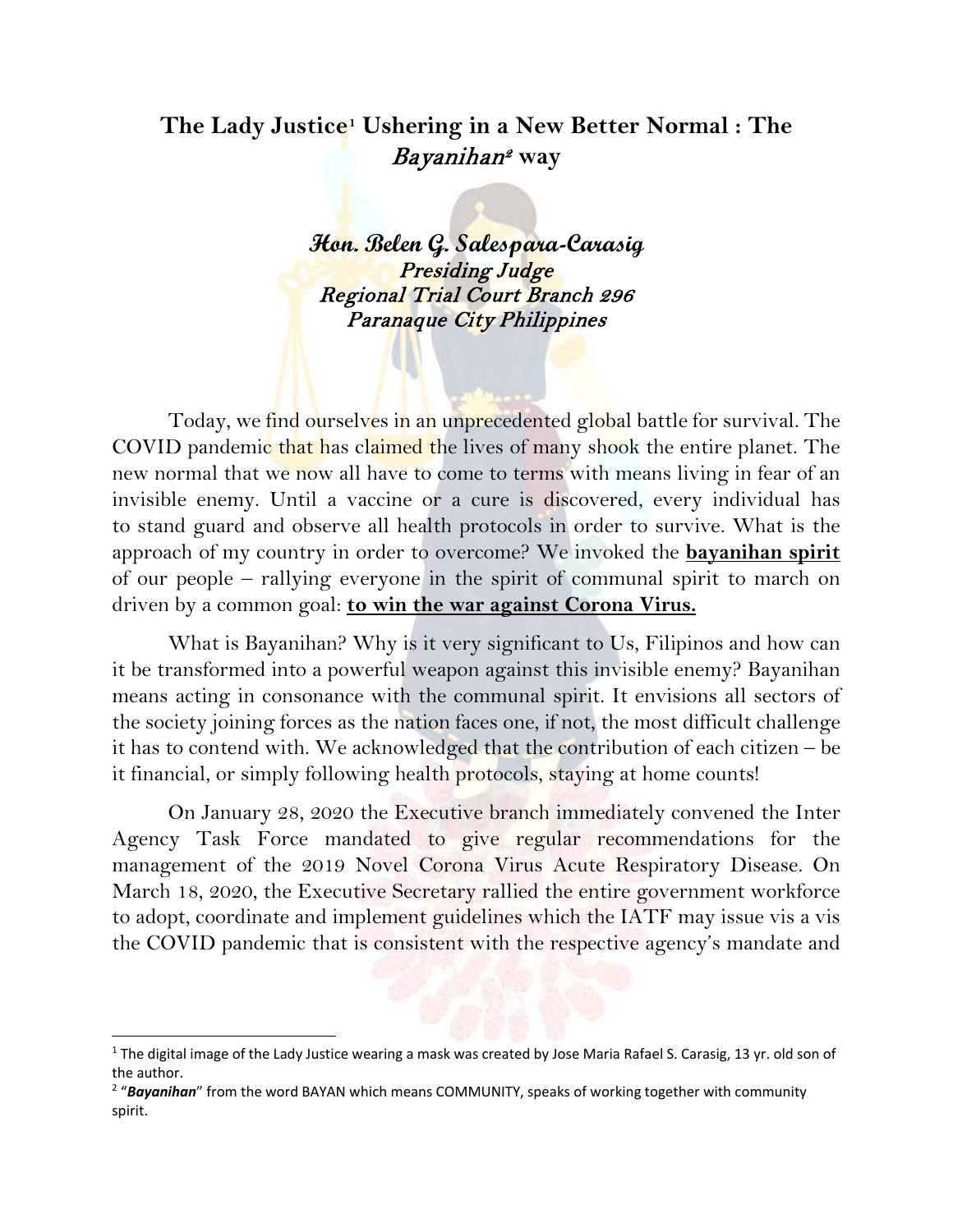relevant laws, rules and regulations<sup>[3](#page-1-0)</sup> – which includes the Philippine Judiciary. Thereafter, the **Bayanihan Act of 2020** was enacted into law.

## **The Philippine Judiciary and the Microsoft 365**

Without comprising its Judicial Independence, the Supreme Court responded by the issuance of circulars geared towards ensuring that the wheels of justice will not come to an abrupt halt albeit the risk of exposing the magistrates, court personnel, prosecutors, lawyers, litigants and other stakeholders to the deadly virus.

On top of the Court's agenda is to facilitate the immediate release of Qualified Persons Deprived of Liberty to decongest the detention cells and prevent the spread of the virus among inmates and jail facility personnel as well. Thus the Court promulgated OCA Circular No. 91-2020[4.](#page-1-1)

With the courts in the entire country ordered to be physically closed and in order to efficiently address the need to decongest not only the jail facilities but also the courts' dockets, the Supreme Court rolled out the Microsoft 365 app as a platform to conduct virtual court hearings<sup>5</sup>. Overcoming not only connectivity difficulties and logistical shortcomings, the courts and the other stakeholders stepped up to the challenge and conducted virtual court proceedings nationwide that enabled the Philippine Judiciary continuously function while strict quarantine measures were implemented across the nation. **From among its ranks alone, the Philippine Women Judges Association of the Philippines (PWJA) recorded some 8,976 persons deprived of liberty (PDL's) who were released from March 2020 up to May 15, 2020[6](#page-1-3) .**

## **Philippine Judges and their Socio-Civic contributions during the ECQ**

Judges are not automatons. Although we are bound to our oath to act with propriety and maintain the integrity of our office, we did not turn a blind eye on

<span id="page-1-0"></span><sup>&</sup>lt;sup>3</sup> Omnibus Guidelines on the Implementation of Community Quarantine in the Philippines with amendments as of June 3, 2020.

<span id="page-1-1"></span><sup>&</sup>lt;sup>4</sup> OCA Circular No. 91-2020 Release of Qualified Persons Deprived of Liberty dated April 20, 2020.<br><sup>5</sup> OCA Circular No. 92-2020 Distribution of Official Philippine Judiciary Office 365 accounts.

<span id="page-1-2"></span>

<span id="page-1-3"></span><sup>6</sup> This is only from the PWJA. The Supreme Court through the Office of the Court Administrator continues to monitor the increase in number of PDL's released and disposed cases.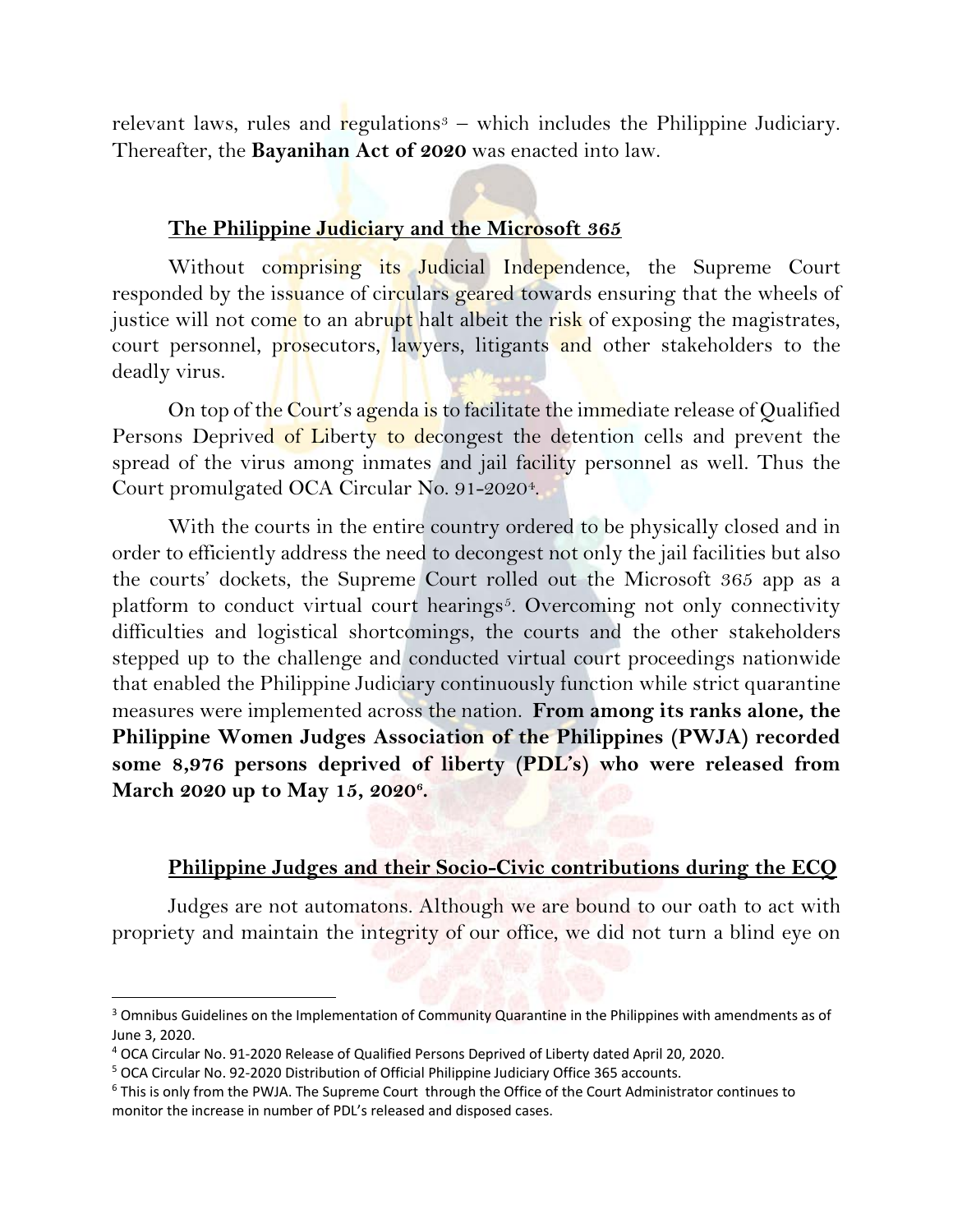the travails of our fellow Pinoys in time of COVID, especially our medical frontliners and those who have less in life.

The Philippine Judges Association (PJA), the Metropolitan and City Judges Association of the Philippines (MetCJAP); the Philippine Women Judges Association of the Philippines and the Philippine Trial Judges League Inc. - away from the limelight, have all undertaken various outreach programs as the numbers of those who have been infected with the virus continue to rise as well the large number of people who were suddenly displaced and unemployed.

Our judges embarked on various outreach activities  $-$  such as financial assistance for the procurement and distribution of Personal Protective Equipment (PPE's), masks, face shields, alcohol and other disinfectants and donation of food packs not only to the frontliners (medical, non-medical, judicial) but also to those daily wage earners who lost almost everything during this crisis.

## The Lady Justice wearing a mask as She forays into Hybrid Court **Proceedings**

As we remain faithful to our solemn oath as Judges, we remain steadfast in discharging our judicial mandates despite the looming threat of exposure to Corona virus. The COVID pandemic and the transition towards the new normal is not enough for Us to cower in fear and shirk in the performance of our duties no matter the cost, and so we have armed ourselves in order to overcome this battle.

Wearing masks, observing strict health safety protocols in our court rooms, we continue to hear and decide cases. Recognizing connectivity difficulties in our country as well as the lack of access of our indigent litigants to the internet and gadgets, our court proceedings are not limited to virtual court proceedings. While the ideal is to move forward towards contactless transactions and trial proceedings, we recognize that no system is perfect, that the blended or hybrid court proceedings that we now have to embrace is a continuous work in progress. We also have to be mindful of indigent litigants who may not have access to sufficient technological support in order to seek justice from the courts.

As we heed the clarion call to cater to the judicial needs of our litigants from all walks of life, we have to march on and perform our magisterial functions without fear, but with utmost caution. Significant and Revolutionary amendments